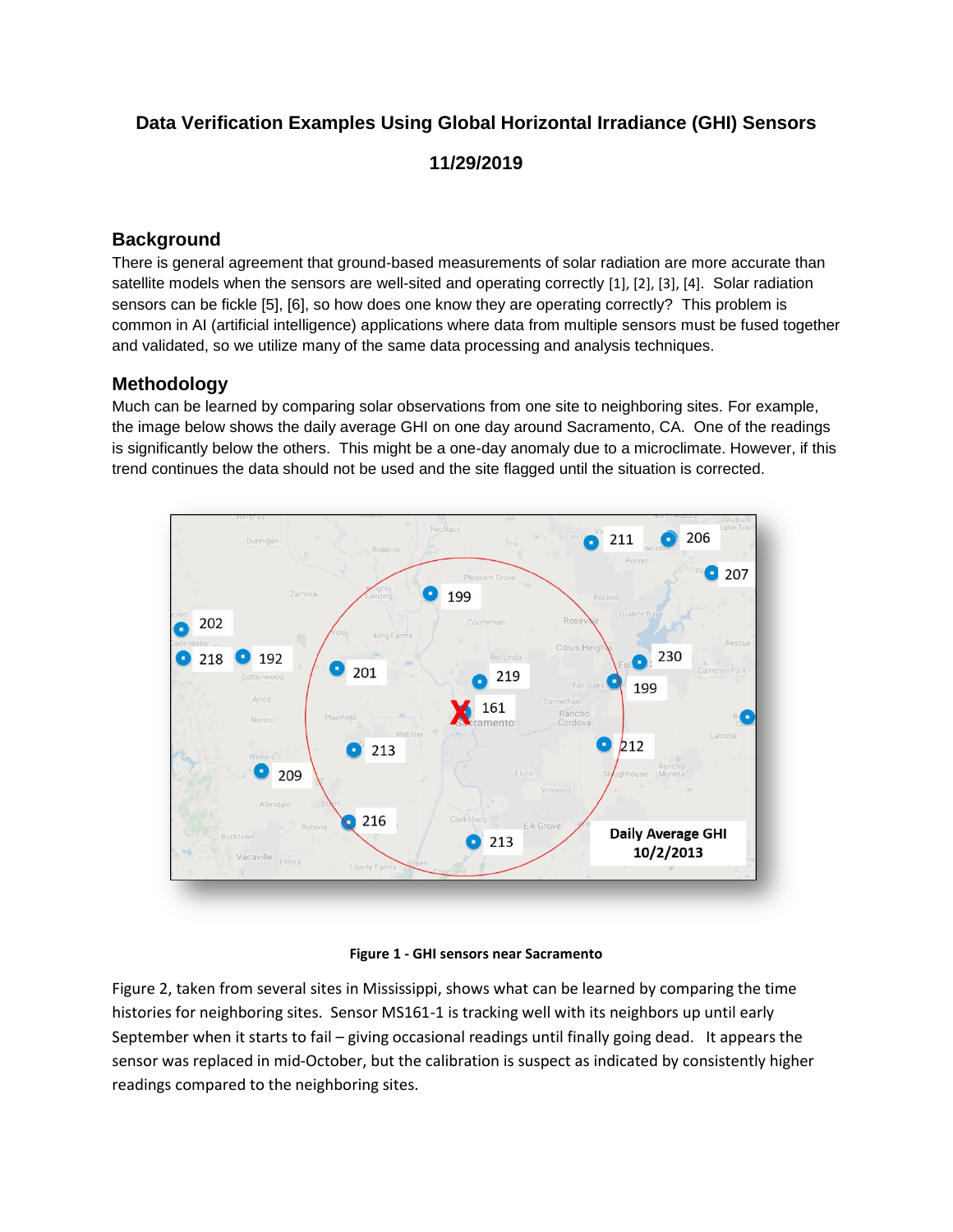

**Figure 2 - Mississippi site comparison with neighbors**

In a similar way, it is possible use hourly time histories on clear sky days to see if a given sensor is becoming overly soiled or if shading from nearby obstacles is occurring.

All of these techniques require having a significant amount of data from multiple, overlapping solar radiation networks. It is not possible to catch and remove all of the errors coming from 7000+ sites, but applying AI techniques like those shown significantly improve the overall accuracy of our USMSR database.

# **Conclusion**

Comparing GHI observations and time histories from as many nearby sites as possible allows us to determine how well an individual station is performing.

## **Sources**

[1] Frank Vignola, Cathy Grover, Nick Lemon, Andrew McMahan, 2012. "Building a Bankable Solar Radiation Dataset".

[http://solardat.uoregon.edu/download/Papers/BuildingaBankableSolarRadiationDataset\\_abstractSE.pdf](http://solardat.uoregon.edu/download/Papers/BuildingaBankableSolarRadiationDataset_abstractSE.pdf)